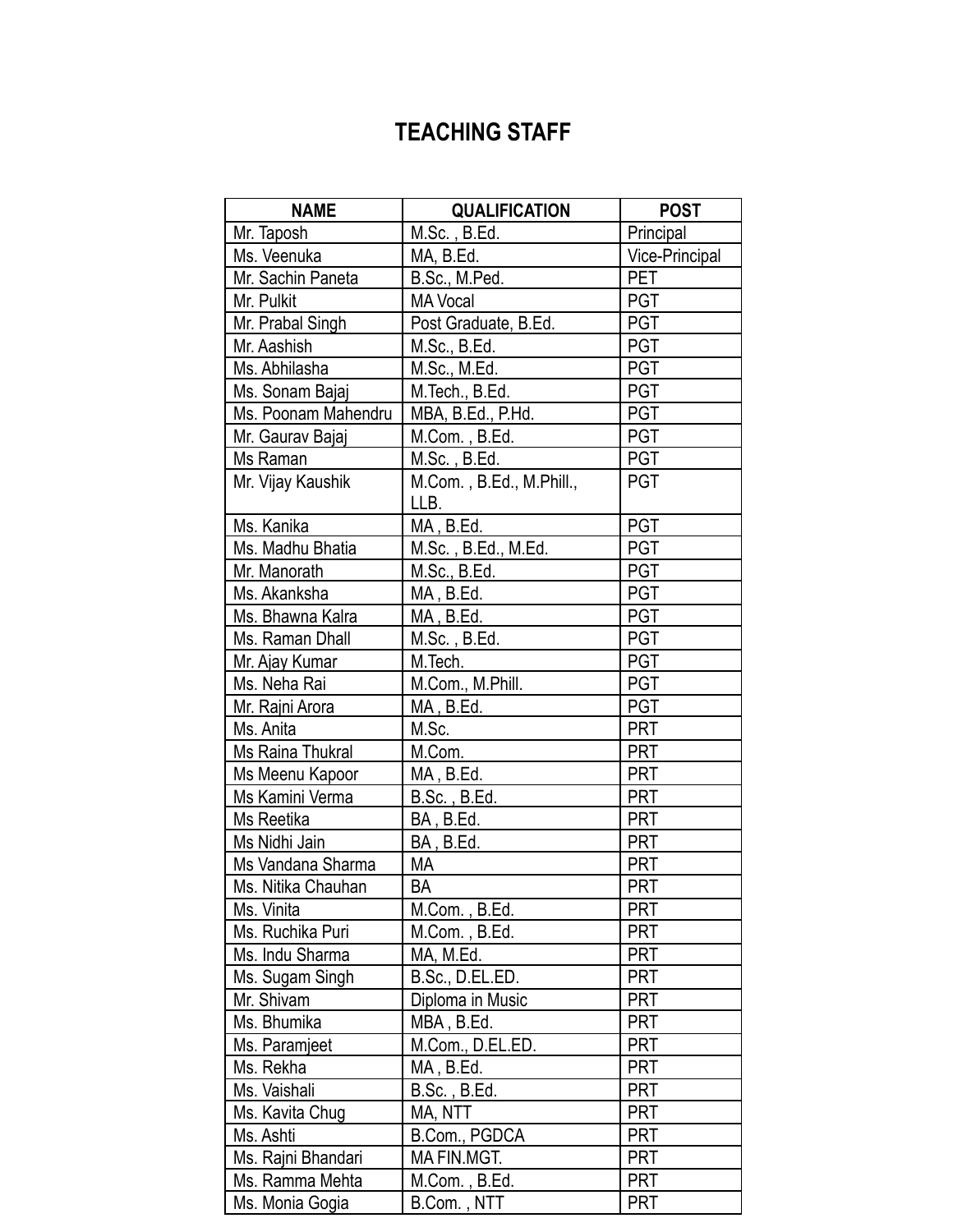| Ms. Deepti Bhambri              | BA, B.Ed.                 | PRT        |
|---------------------------------|---------------------------|------------|
| Ms. Himani Aggarwal             | BCA, B.Ed.                | <b>PRT</b> |
| Ms Harpreet Kaur                | B.Com., D.EL.ED.          | PRT        |
| Ms Neha                         | B.Com., B.Ed.             | <b>PRT</b> |
| Ms. Minto                       | M.Sc., B.Ed.              | <b>PRT</b> |
| Ms. Mamta Khurana               | M.Com.                    | PRT        |
| Ms. Neha Mehta                  | BA, NTT                   | PRT        |
| Ms. Radhika                     | B.Sc., B.Ed.              | <b>PRT</b> |
| Ms Minakshi                     | B.Com., B.Ed.             | <b>PRT</b> |
| Ms Sakshi                       | B.Sc., B.Ed.              | PRT        |
| Ms. Gundeep                     | M.Com, B.Ed.              | PRT        |
| Ms. Ranjeesh Nanda              | MA, B.Ed.                 | <b>PRT</b> |
| Ms. Srishti                     | B.Com., D.EL.ED.          | PRT        |
| Ms Priua Sakuja                 | B.Sc.                     | <b>PRT</b> |
| Ms Ramandeep Kaur               | MA, MTT, D.EL.ED.         | <b>PRT</b> |
| Ms. Mona Rani                   | BA, B.Ed.                 | <b>PRT</b> |
| Ms. Kamlesh                     | M.Sc., B.Ed.              | <b>PRT</b> |
|                                 |                           |            |
| Ms. Seema Rani                  | Post Graduate, B.Ed.      | <b>PRT</b> |
| Ms. Sahiba Arora                | BA, NTT                   | PRT        |
| Ms. Priya Sharma                | BA, NTT                   | PRT        |
| Ms. Priya                       | M.Sc., B.Ed.              | <b>PRT</b> |
| Ms. Baneet Kaur                 | BCA, D.EL.ED.             | <b>PRT</b> |
| Ms. Rimjhim                     | B.Com., B.Ed.             | <b>PRT</b> |
| Mr. Vishal Nahar                | B.Sc., PTI, M.Ped, C.Ped. | PTI        |
| Mr. Satish Lamba                | M.PED.                    | PTI        |
| Mr. Vishal Bakshi               | B.P.ED.                   | PTI        |
| Ms. Jyotika                     | B.Sc., B.Ed., NTT         | <b>TGT</b> |
| Ms. Chanchal                    | M.Sc., B.Ed.              | <b>TGT</b> |
| Ms. Kirti Gupta                 | M.Sc., B.Ed.              | <b>TGT</b> |
| Ms. Komal                       | B.Sc., B.Ed.              | <b>TGT</b> |
| Ms. Manpreet Kaur               | M.Com., B.Ed.             | <b>TGT</b> |
| Ms. Bindu                       | M.Sc.                     | TGT        |
| Ms. Garima Grover               | BA, B.Ed.                 | <b>TGT</b> |
| Ms. Anshu                       | M.Sc. , B.Ed.             | <b>TGT</b> |
| Ms. Bhawna                      | M.LIB.                    | <b>TGT</b> |
| Ms. Harleen                     | M.Com., B.Ed.             | <b>TGT</b> |
| Ms. Varsha Tyagi                | B.TECH., B.Ed.            | <b>TGT</b> |
| Ms. Kamaljeet                   | MA, B.Ed.                 | <b>TGT</b> |
| Ms. Parul                       | MA, B.Ed., M.Ed.          | <b>TGT</b> |
| Ms. Rosy Mahendru               | BA, B.Ed., NTT            | <b>TGT</b> |
| Ms. Pooja Lamba                 | M.Com, B.Ed.              | TGT        |
| Ms. Meenakshi                   | M.Sc., B.Ed.              | <b>TGT</b> |
| Ms. Ruchi Upreeti               | B.Sc., B.Ed.              | <b>TGT</b> |
| Ms. Poonam Tyagi                | M.Com., B.Ed.             | <b>TGT</b> |
| Ms. Ankita Dua                  | M.Sc., B.Ed.              | <b>TGT</b> |
| Ms. Gurpreet Kaur               | M.Com., B.Ed.             | <b>TGT</b> |
| Ms. Mandeep Kaur                | MA, B.Ed.                 | <b>TGT</b> |
|                                 |                           | <b>TGT</b> |
| Ms. Ashmita Bist<br>Ms. Vandana | M.Sc. , B.Ed.             | <b>TGT</b> |
|                                 | B.Com., B.Ed., MBA        |            |
| Ms. Reena Malhotra              | M.Sc. , B.Ed.             | <b>TGT</b> |
| Ms. Monika Kapoor               | M.Com., M.Phill., B.Ed.   | TGT        |
| Ms. Jasbir Kaur                 | Post Graduate, B.Ed.      | <b>TGT</b> |